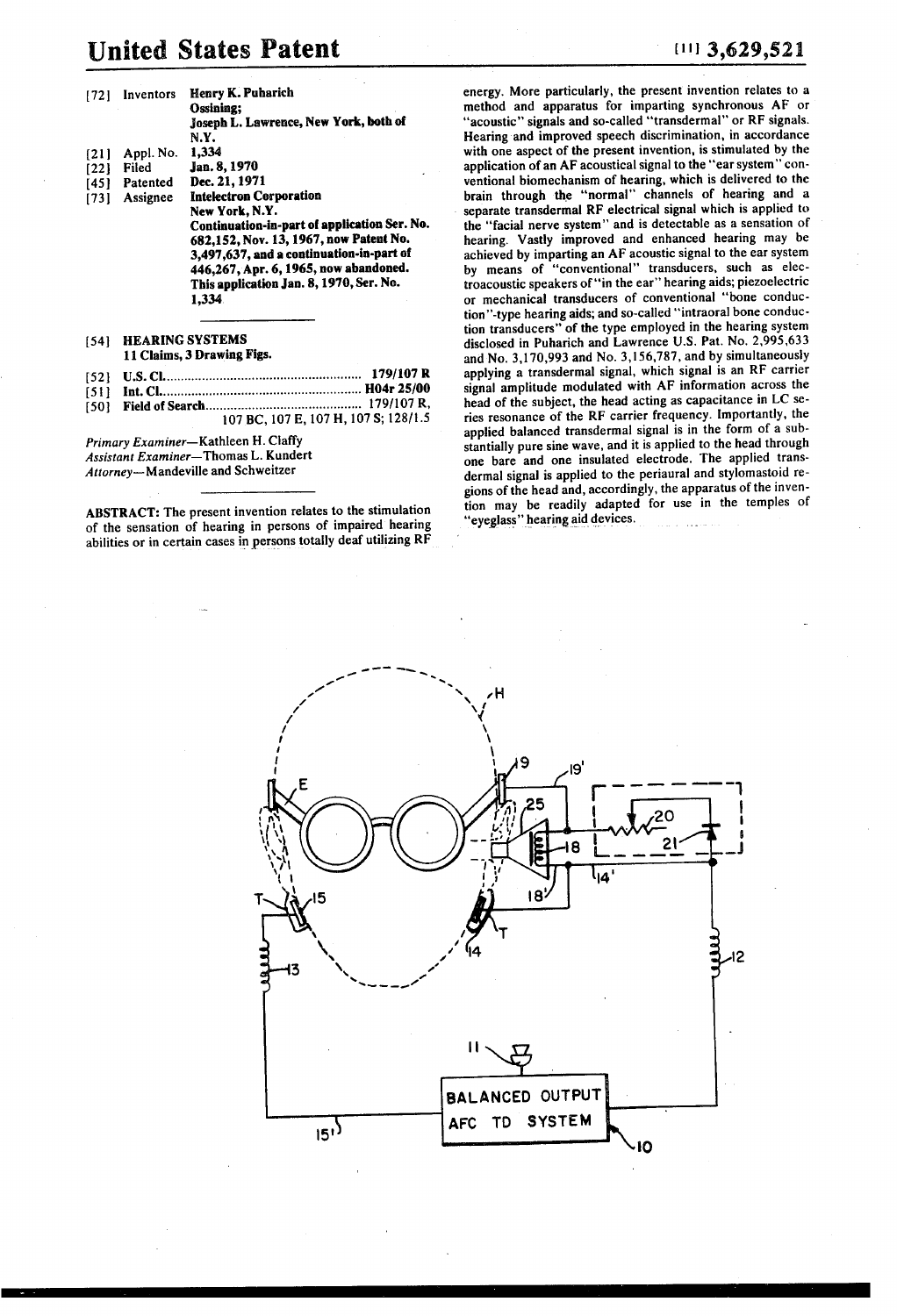SHEET 1 OF 2



FIG. 2



INVENTORS<br>HENRY K. PUHARICH<br>JOSEPH L. LAWRENCE

 $BY$ dwille & Schweitzer  $\frac{1}{2}$ 

**ATTORNEYS**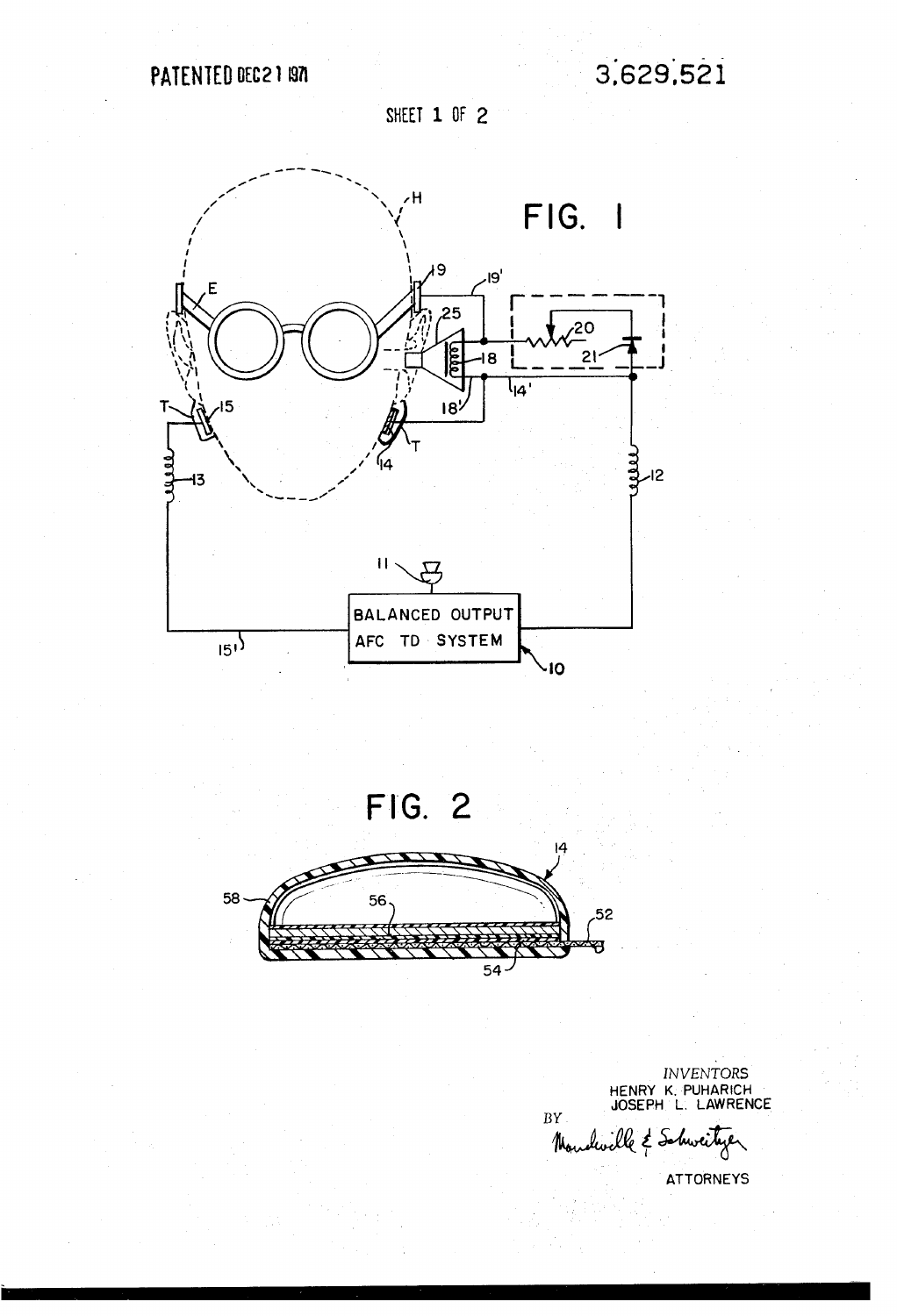PATENTED DEC 2 1 1971

3,629,521

SHEET 2 OF 2



**ATTORNEYS**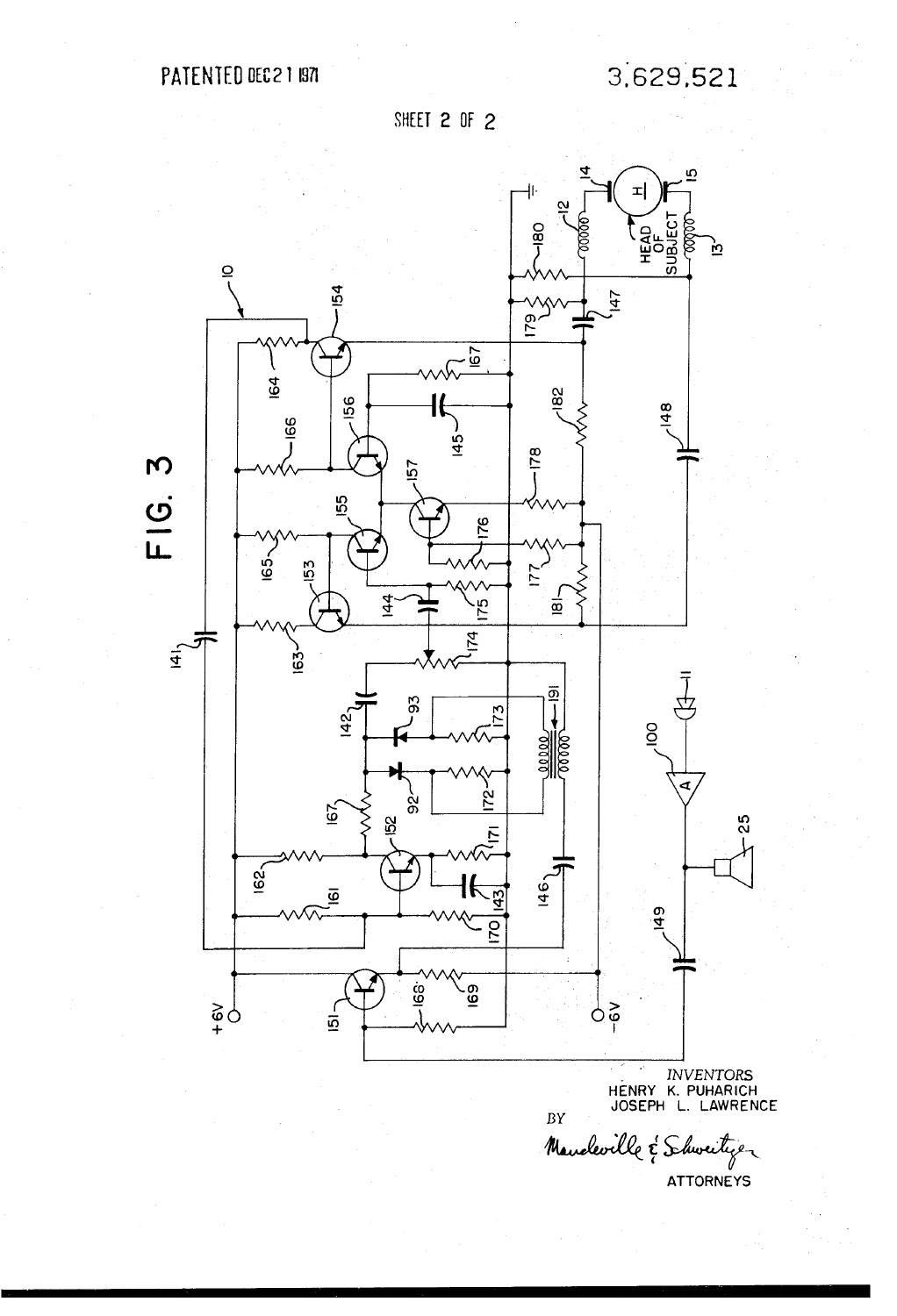## RELATION TO COPENDINGAPPLICATIONS

This application is a continuation-in-part of our copending application Ser. No. 682,152, filed Nov. 13, 1967, and now U.S. Pat. No. 3,497,637, and a continuation-in-part of our copending application Ser. No. 446,267, filed Apr. 6, 1965, now abandoned. This application is also related to our  $10^{-10}$ copending application Ser. No. 633,035, filed Apr. 24, 1967, now U.S. Pat. No. 3,563,246. This pertinent subject matter of the aforementioned applications is hereby incorporated by reference.

## SUMMARY OF THE INVENTION

Heretofore, several systems employing so-called "dual stimulation' have been proposed for use in the aiding of the hearing of persons who are partially deaf. Some of these systems have employed dual modes of acoustical stimulation; 20 for example, a conventional air-conducted acoustical signal may be delivered to the ear canal through an earphone type of speaker while a separate bone-conducted acoustic signal is delivered to the same normal channels of hearing, i.e., ear<br>system or conventional hearing biomechanism, through an appropriately situated bone conductor. It has also been broadly proposed heretofore to combine acoustic hearing with electrically stimulated hearing to aid deaf or partially deaf persons. cally stimulated hearing to aid dear or partially deal persons.<br>The present invention is directed to a specific improvement in 30 the latter type of dual stimulation hearing systems and provides a significant improvement in hearing and speech discrimination over what has heretofore been obtainable in the art.

Specifically, the vastly improved results of the method and 35 apparatus of the new invention are obtained by the employ ment of a new and improved transdermal transmitting system; the employment of new and improved transdermal transducer means for coupling the transdermal signal to the subject; and the employment of specific circuit parameters to achieve max-40

imum improvement in hearing. More specifically, the apparatus of the present invention delivers an acoustic signal to an earphone or bone conductor type transducer and simultaneously delivers a transdermal and/or stylomastoid regions of the head. The applied transdermal signal is a narrow width, amplitude modulated carrier signal, which carrier is usually in the range of 18 to 36 kHz. and which carrier is generated and coupled to the head of the subject in a manner whereby the transdermal signal is con stantly driven across the head at peak LC series resonance of the carrier frequency. Appropriate circuitry is provided in order to maintain the transdermally applied signal at the peak LC series resonance despite changes in the capacitance of the coupling of the transdermal signal to the head of the subject which may be occasioned by physiological changes in the subsignal to the head of the user at contralateral, periaural, 45 55

ject. Importantly and in accordance with an important principle of the present invention, improved speech discrimination is achieved by applying the transdermal signal to the head in the form of a substantially pure sine wave. Heretofore, applied in accordance with the invention, when the signal is applied to the stylomastoid regions of the head through one bare trans- 65 dermal electrode and one insulated transdermal electrode placed contralaterally of the head, distortion of the sine wave

is effectively eliminated.<br>In the case of totally deaf subjects who cannot "hear" any biomechanism, i.e., the "ear system," the use of two bare electrodes has enabled the totally deaf to perceive sounds trans mitted to the brain "transdermally" through the single stimu-<br>lus of a transdermal, amplitude modulated RF signal, coupled in peak LC series resonance of the carrier frequency. acoustic signals whatever through the conventional hearing 70

For a more complete understanding of the present invention<br>and a better appreciation of its attendant advantages, reference should be made to the following detailed description taken in conjunction with the accompanying drawings.

#### DESCRIPTION OF DRAWINGS

FIG. 1 is a schematic view of a dual stimulus hearing system, mounted in an eyeglass frame and embodying the principles of

the present invention;<br>FIG. 2 is an enlarged, cross-sectional view of an improved transdermal electrode means for use in coupling transdermal signals to a subject for the practice of the present invention;

15 signal generating apparatus of the present invention. FIG. 3 is a preferred circuit arrangement for transdermal

### DETAILED DESCRIPTION OF THE PRESENT INVENTION

25 "acoustically" and "transdermally" to the head H of a subject Referring now to FIG. 1, audio information is introduced through microphone 11 to a transdermal signal generator 10, of the type disclosed in copending applications Ser. No. 633,035, now U.S. Pat. No. 3,563,246; Ser. No. 682,152; now U.S. Pat. No. 3,497,637; and Ser. No. 446,267, now aban doned. The output of signal generator 10 is applied both in the following manner and in accordance with the principles of the present invention.

The transdermal (TD) signal, an amplitude modulated balanced RF signal, is coupled to the contralateral stylomastoid regions of the head through two separate induc tors 12 and 13, a dielectric covered electrode 14, and a bare metal electrode 15, which electrodes are mounted on the inner surfaces of eyeglass temples T, as shown in FIG. 1. That is to say, the TD signal levels are balanced on each side of the head for optimum speech discrimination in accordance with the invention. The dielectric covered electrode 14, which is shown in greater detail in FIG. 2 and described more specifically hereinafter, is placed on the same side of the head as the magnetic speaker 25 or other conventional transducer such as a bone conductor, which imparts an amplified acoustic signal directly into the ear system of the subject. The bare electrode 15 is always placed on the opposite side of the head from the transmitter 10 by conductors  $15'$  and  $14'$ , respectively.<br>50 The transformal (TD) simple generator  $10 \text{ m}$ speaker 25 and the dielectric covered electrode 14, in ac cordance with a specific aspect of the present invention and in order to minimize distortion of the pure sine wave type of transdermal signal applied to the head. As shown in FIG. 1, electrodes 14 and 15 are connected to the output of the TD

The transdermal (TD) signal generator 10 may advantageously incorporate certain of the features described in a copending application, Ser. No. 633,035, filed Apr. 24, 1967, now U.S. Pat. No. 3,563,246, by Henry K. Puharich and Joseph L. Lawrence and also certain features described in an earlier application, Ser. No. 446,267, filed Apr. 6, 1965, now abandoned, by the same inventors. Reference to these applications may be made for further details.<br>More specifically and with reference to FIG. 1, the output

60 of the transdermal signal generator 10 includes the pair of electrodes 14, 15, one of which is covered with a dielectric material (14) and the other of which is bare (15), although in certain applications (e.g. for totally deaf persons) both may be bare. In series with the electrodes 14, 15 are large inductances 12, 13, advantageously in the range of 2 to 30 millihenries and adjustable within that range for the accommodation of dif ferent subjects. The TD signal generating circuitry of the transmitter 10, once energized and periodically pulsed, will oscillate at a frequency, herein referred to as the carrier frequency, which is substantially in a circuit resonant relation with the body of the subject, for maximum effectiveness of the power input, as described in more detail in the above-men

75 inductances 12, 13 are selected, with respect to a given sub Desirably and as an important aspect of the invention, the

---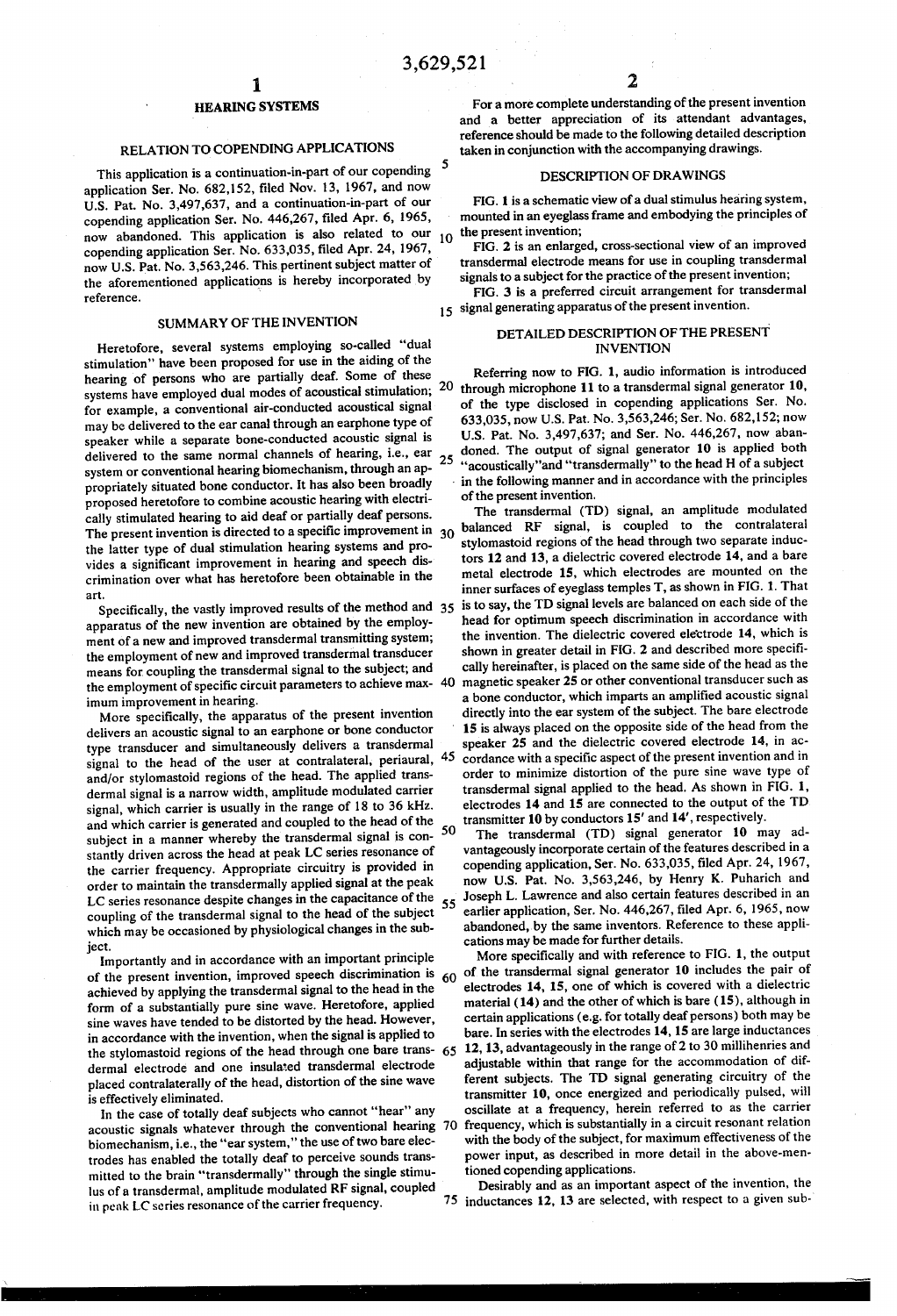ject, to provide a carrier signal at a frequency on the order of about 18 to about 36 kHz. By designing and constructing the circuit for the TD transmitter 10 so that the inductances 12, 13 are the primary determinants of resonant frequency, in relation to the capacitance of the coupled electrodes 14, 15, the resonant frequency may be kept constant notwithstanding momentary changes in circuit capacitance due to physiologi cal and other changes in the body of the subject.

In accordance with the principles of the present invention, an in-phase acoustic or AF signal is simultaneously applied to  $10$ the head of the subject through a conventional transducer such as an electromagnetic speaker of an earphone 25. The acoustic signal is derived from the transdermal transmitter 10 and is applied to the coil 18 of the magnetic speaker 25 by connecting one side of the coil 18 to the conductor  $14'$  by conductor  $18'$ , while the other side of the coil 18 is connected to a conductor 19' which is connected to an auxiliary bare metal electrode 19, which is placed against the side of the head (above the ear) opposite the site of the bare transdermal electrode 15. In accordance with the principles of the inven tion, two separate circuits will be completed through the head, a transdermal circuit between the electrodes 14 and 15 and the acoustic circuit in which one side of the coil 18 is con 20 nected directly to the TD transmitter while the other side of 25 the coil 18 is connected through the head to the other side of

the TD transmitter 10.<br>In accordance with the principles of the invention, vastly improved hearing and speech discrimination may be obtained by a person having impaired hearing when the stem of FIG. 1 30 is operated in the following manner. A desired audio input in the form of an audio  $(AF)$  signal may be delivered to the transdermal transmitter system 10 through an input microphone 11 and the RF output of the transmitter will then be transmitted to the head of the subject applied thereto in the 35 form of synchronous transdermal (RF) signals and acoustic (AF) signals, the combined effect of which, on hearing, will be significantly better than if either type of signal stimulation had been used independently. That is to say, using a conventional acoustic type earphone hearing aid, the subject's hearing and 40 speech discrimination abilities typically will be enhanced (over completely unaided hearing) approximately 50 percent; aid by itself. However, when both AF and RF stimulations are used simultaneously and in accordance with the inventive <sup>45</sup> principles, hearing abilities and speech discrimination have been enhanced (over completely unaided hearing) as much as 75 percent. Therefore, there is a definite increase in hearing 75 percent. Therefore, there is a definite increase in hearing (in terms of PB speech discrimination) over and beyond what has heretofore been available by the use of either pure 50<br>acoustic stimulation or pure transdermal stimulation, which is attributed to synergistic effects of the combination of AF and RF signals in the manner described.

comprised of 12 hard of hearing patients was measured in a "-<br>first or control testing" with standard audiometry techniques, and it was found that the average speech discrimination ability of the group was 26.2 percent as measured with phonetically balanced words, or the "PB test." This measurement 60 represented a "control" or standard for comparison. Thereafter, the 12 patients took several weeks of TD therapy in accordance with the principles and inventions set forth in detail in our copending application, Ser. No. 633,035, filed Apr. 24, 1967, for "Electrotherapy System." When measured 65 in a "second testing' with the same type of acoustic earphone PB test as used in establishing the control level, the average PB speech discrimination score of the group showed 43.0 per cent or an increment of 16.8 percent. Following the "second testing," the group of patients was tested in a "third or TD 70 testing" with the TD signal rather than the acoustic signal, as the speech signal source, and the average PB speech dis crimination of the group was 54 percent, an increment of 27.8 percent. Following the second and third testing, the group was percent. Following the second and third testing, the group was has neretorore been available with either or a transdermal type<br>tested with the signal source of the invention which combined 75 signal stimulation or an acous More specifically and by way of example, a sample group 55

the earphone signals of the second testing and the TD signal of the third testing, which signals were synchronously applied in accordance with the invention. Remarkably, the average PB speech discrimination score of the group was raised to 73.8 percent, an improvement of 47.6 percent.

15 In accordance with one more specific aspect of the present invention, the dielectric covered electrode 14 may have the following configuration which has been found to couple, in a highly efficient manner, transdermal signals to the head of the subject. The electrode 14 comprises three layers, a fine wire mesh conductor 52; a 0.25 mil Mylar film 54 superimposed on the mesh; and a heat bonded laminate 56 of 0.25 mil Mylar— 1-mil aluminum foil-0.25 mil Mylar superimposed on the layer 54. The layers 52,54, 56 loosely contact one another but are substantially unbonded throughout their interfaces. Furthermore, the integrity of the electrode 14 may be preserved mechanically by uniting the peripheral portions of the layers with cement or using a plastic housing disc 58 to hold the layers in the aforementioned contacting, but un bonded, relation. The disc electrode 14 may be used to ad vantage in any transdermal system such as those transdermal hearing and therapeutic systems illustrated and described in the aforementioned copending applications and may be formed as an integral part of an eyeglass hearing aid,

In the illustrated configuration of the electrode 14, the un bonded laminar construction provides highly effective trans dermal energy transfer (i.e., more power and less distortion) from a signal source to the nervous system. It is theorized that the wire mesh conductor layers of the electrodes tend to maximize the nonuniform distribution of energy of the TD signal, while the loose or floating intermediate Mylar film layers tend to provide infinite capacitive adjustments as the layer flaps freely relative to the conductor. Furthermore, it is believed that the laminated layer which contacts the skin of the subject tends to smooth out nonuniformities of energy concentration which exist in the other two layers. That is to say, the foil con ducts laterally of the direction of energy transfer, thus coun teracting and preventing undue energy concentrations at the skin-electrode interface.

The importance of the multiple layers and the significance of their loose or unbonded relationship may be demonstrated by a comparison to a similar, but bonded, structure. Were the electrode layers to be bonded at their interfaces, energy transfer would occur, however, hearing improvement and minimization of distortion would be significantly less than that for the unbonded arrangement. Likewise, while an electrode configuration having only two layers, a conductor layer and a Mylar layer, would, in fact, transfer transdermal energy, the efficiency of the transfer is significantly less than when the third layer of a Mylar-aluminum-Mylar laminate is employed.

The operation of the new system is quite simple and is as follows. The output signal from the TD transmitter 10 is applied transdermally and in peak LC series resonance to the head of the subject through the dielectric covered electrode 14 and the oppositely placed bare electrode 15 in the manner described hereinabove. The acoustic signal is applied to the head of the subject in phase with the transdermal signal through the acoustic earphone 25 or, if desired, through another appropriate suitable acoustic transducer such as a conventional bone conductor. Regardless of the choice of acoustic transducer (it being understood that it is possible in some instances to employ an intraoral, bone conductor type transducer), the acoustic transducer is placed on the same side of the head as the dielectric covered electrode of the transdermal electrode pair 14, 15. In this manner, through a mechanism not yet completely understood, there appears to be some synergistic effect between the dielectric covered elec trode 14 and the acoustic transducer 25. The dual AF and RF signals then provide the subject with a vastly enhanced sensa tion of hearing in comparison to the hearing improvement that has heretofore been available with either of a transdermal type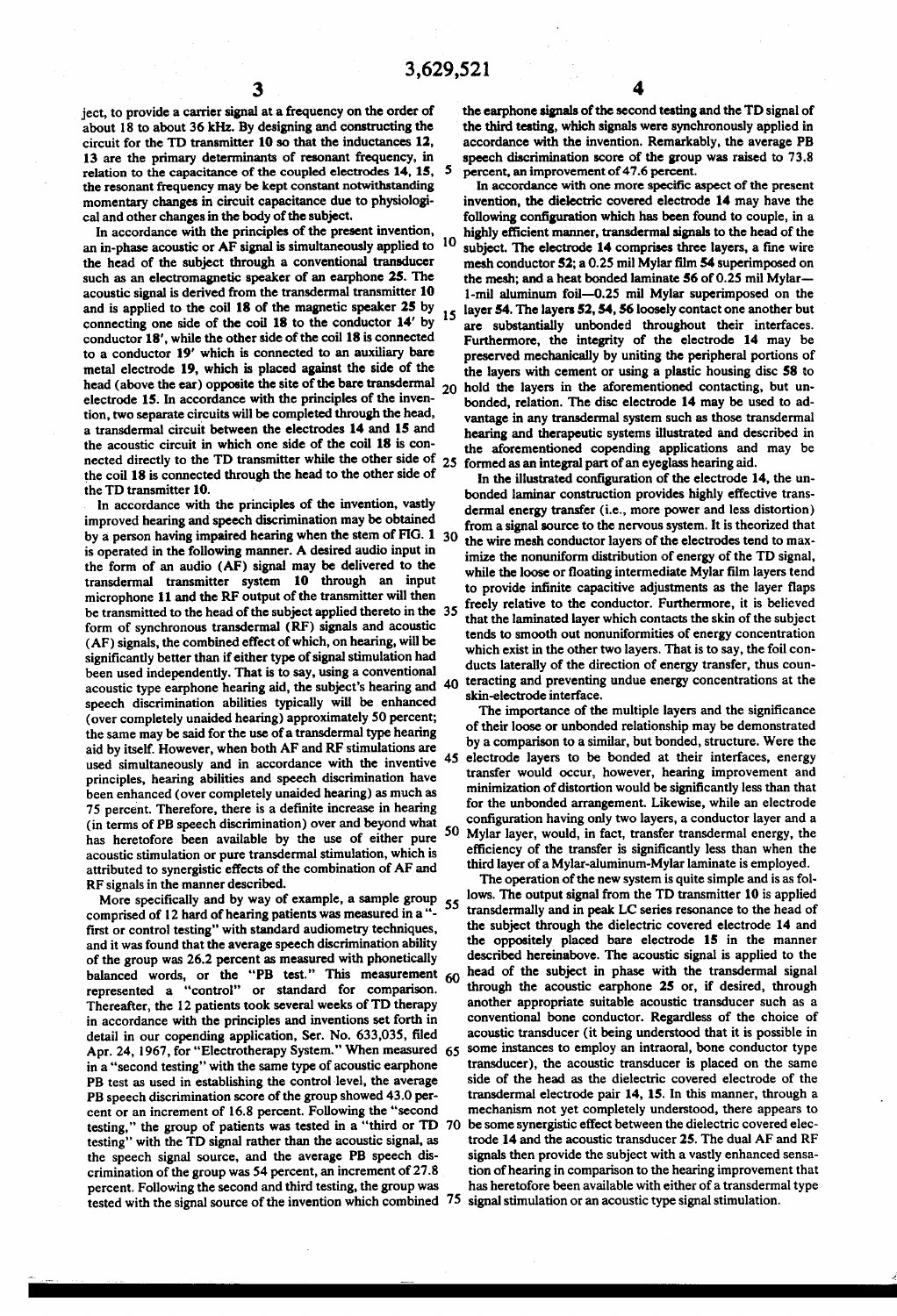The principles of the present invention may be used to adapt existing, conventional acoustic hearing aids in the following manner, without otherwise altering a conventional hearing aid, i.e., one comprising a microphone, amplifier, and earphone. It is necessary only to attach one side of the conven- 5 tional coil 8 of the hearing aid earphone 25 to the head via conductor 19' and bare electrode 19 while conducting the other side of the conventional hearing aid speaker coil 18 to the same side of the head through an insulated electrode 14 the same side of the head through an insulated electrode  $14$  ject in LC series resonance will be acceptable for the purposes appropriately directly connected to the other side of the  $10$  of the present invention. Accord speaker coil 18. Additionally, an adjustable resistance of from 0 to 10 kilohms and a diode of the type N 34 are placed in se ries with the speaker coil 18, as shown in FIG. 1. With these two modifications, a conventional acoustic-type hearing aid may contribute to improved hearing performance by its further combination with a transdermal system comprising the transmitter 10, the inductors 12 and 13 and the capacitive coupling electrode 15 and the capacitive coupling dielectric covered electrode 14, in the manner generally shown in FIG.  $_{20}$ 1. This modified system will ordinarily employ only the with the microphone of the hearing aid (not shown). The RF transdermal signal and the AF acoustic signal are indepentransdermal signal and the AF acoustic signal are independently delivered in synchronism to the head H of the listener 25 through the electrodes 14, 15 and the earphone 25, respectively. It should be understood, however, that the diode 20 and the resistor 21 illustrated in FIG. 1 are necessary only when adapting a conventional hearing aid of "synergistic boosting" adapting a conventional hearing aid of "synergistic boosting"<br>by a separately provided transdermal stimulation system.<br>When the combined stimulation hearing system is supplied as an original unit, such as shown in FIG. 3, the volume control arrangement, provided by the resistor 20 and the diode 21, is not necessary. 30

ing a balanced output and "automatic carrier frequency control" is illustrated in FIG. 3. The output of the TD signal generator of FIG. 3 is applied to the head of the subject through inductors 12, 13 and a pair of electrodes 14, 15, one of which is bare and one of which is dielectrically covered. As 40 mentioned hereinabove, in certain applications where stimula tion of hearing in the totally deaf is desired through trans dermal stimulation only, it is necessary to employ two bare electrodes which are applied to contralateral stylomastoid sides of the head. A circuit arrangement of a transdermal transmitter 10 hav- 35 45

The circuit of FIG. 3, comprises five transistors 151-155, respectively; 21 resistors, reference numerals 161-181, respectively; nine capacitors, 141-149, respectively; and one transformer 191, appropriately interconnected by conductors in the manner shown in FIG. 3. In this version of an "auto-<br>matic carrier frequency controlled transdermal transmitter," the transistors 151, 156, and 157 cooperate to form a constant current differential amplifier which feeds the emitter followers of the transistors 153 and 154. These transistors 153 and 154 in turn feed a series resonant circuit, which includes the induc tors 12 and 13 and the human head, itself, which is, of course, disposed therebetween, as shown. In this manner, the head of the subject functions as a capacitor, as should be understood. 50 55

In accordance with the principles outlined hereinabove, at 60 resonant frequency of this circuit, the current within the cir cuit peaks and the voltage drop across the resistor 164 becomes maximized. This maximum voltage across the re sistor 164 is in turn fed to the base of the transistor amplifier 152 and through a modulation network comprised of diodes 65 92 and 93 and fed back to the input of the differential amplifi er. Therefore, the transistors 152, 153, 154, 155, and 156, in accordance with the principles of the invention, form an oscil lator circuit, the frequency of which is determined by the in ductors 12 and 13, and instantaneous capacitance of the head 70 H. In this circuit, the resistor 174 provides a level adjustment.

As shown and as will be appreciated, the audio signal is in troduced into the circuit of FIG. 3 through the microphone 11 and is fed from a conventional hearing aid amplifier 100 to the base of the emitter follower 151, which drives the above- 75

described modulation transformer 191. The resistors 180 and 181 prevent the appearance of DC on the coil side of the capacitors 47 and 48.

ing the system of the present invention, it should be understood that any appropriate transmitting circuit which is adapted to deliver an amplitude modulated carrier signal in the range of approximately 18 to 36 kHz. to the head of a subject in LC series resonance will be acceptable for the purposes

should be taken as illustrative of the principles of the inven tion and not limiting thereof, We claim:

<sup>15</sup> human subject of an AF signal comprising the steps of 1. A method for enhancing speech discrimination by a

- a. amplifying said AF signal and introducing said amplified signal to a region immediately adjacent the "ear canal' of said subject,
- b. modulating an RF carrier signal with said AF signal to produce a transdermal signal,
- c. balancedly applying said predetermined sites of trans dermal signal to the facial nerve system of the subject at opposite sides of the head at the periaural and stylomastoid regions thereof,
- d. the applications of said amplified AF signal and of said transdermal signal being synchronous.
- 2. The method of claim 1, further characterized in that
- a. said TD signal is applied to each side of the head through an inductor.
- 3. The method of claim 2, further characterized in that
- a. said transdermal signal is applied to the head at peak LC
- 4. The method of claim 1, further characterized in that
- a. said transdermal signal is applied through a pair of electrodes one of which is bare and the other of which is insu lated,
- b. said bare electrode is placed on a first side of the head and said AF signal is applied to the opposite side of the head.

S. Apparatus for enhancing speech discrimination in a hard of hearing subject, comprising

- a. means for amplifying an AF signal and introducing said amplified signal to a region immediately adjacent the "ear
- b. means for modulating an RF carrier signal with said AF signal to produce a transdermal signal,
- c. means for balancedly applying said transdermal signal to the facial nerve system of the subject at opposite sides of the head at predetermined sites of the periaural and stylomastoid regions thereof,
- d. the applications of said amplified AF signal and of said transdermal signal being synchronous.
- 6. The apparatus of claim 5, further includes
- a. a pair of inductor means through which said transdermal signal may be applied to the head of the subject.
- 7. The apparatus of claim 5, further characterized in that
- a. said transdermal signal is applied to the head at peak LC
- 8. The apparatus of claim 5, which is further characterized in that
	- a. said means for balancedly applying said transdermal signal to the facial nerve system of the subject at opposite sides of the head at predetermined sites of the periaural and stylomastoid regions thereof includes a pair of electrodes, one of which is bare and the other of which is insulated.
	- 9. The apparatus of claim 5, further characterized in that
	- a. means for amplifying said AF signal and introducing said amplified signal to a region immediately adjacent the "ear canal" of said subject, and said means for balancedly applying said transdermal signal to the facial nerve system<br>of the subject at opposite sides of the head at predeter-<br>mined sites of the periaural and stylomastoid regions thereof are housed within a frame means.